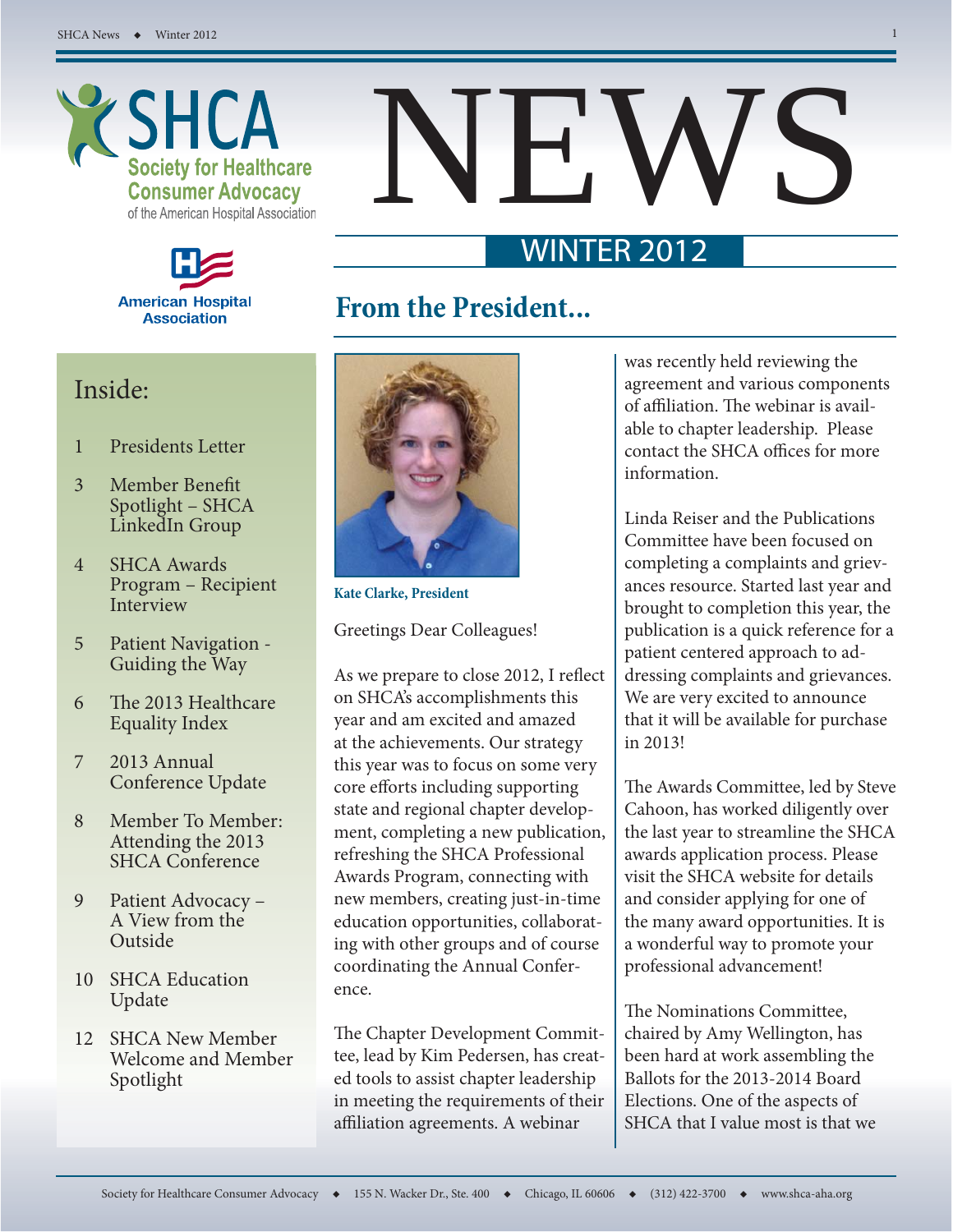## **From the President...** *(continued)*

are an organization led by volunteers; individuals who, at one time, were new members. We value and promote development within the membership and welcome emerging leaders to the table. Amy, the Board, and I encourage participation in the many committees, not only because the work of the committees is vital to our livelihood, but also because this is where our future leaders come from! Please make sure you vote in this year's election and consider applying when the call for volunteers comes out in the spring.

Focusing on bringing value to our membership we have the Advocacy and Communications Committee chaired by Tammy Miller. This group identifies valuable content, that is of interest to the profession, for the various news and information sources sent to you by SHCA. Additionally, the Member Value Committee, lead by Kathy Overton, has worked on keeping membership strong by retaining current members and ensuring that we are engaging and welcoming new members as they join. The Organizational Growth and Development Committee has also worked to identify collaboration opportunities with other groups.

With sincere gratitude we thank Donna Johnson and the Annual Conference Planning Committee. They have been hard at work since May of this year coordinating

the various aspects of the Annual Conference. The 2013 Annual Conference "Connecting and Inspiring Patient Advocates" will be held in St. Louis April 3-5. Registration is open so be sure to visit the Conference page on the SHCA web site: *www.shca-aha.org/annual* and register!

Pulling all of these important activities together really does take a village, and we are fortunate to have a wonderful village of volunteers and AHA staff ! From the 2012-2013 Board of Directors to the committee volunteers, I am honored to have the opportunity to work alongside such dedicated and skilled professionals.

Your Executive Committee of the Board, Amy Wellington, Carol Santalucia and I, were fortunate to participate in the first ever Personal Member Group (PMG) Leadership Meeting at the American Hospital Association in Chicago last month. This was a wonderful opportunity to network and strategize with the leaders of other groups that represent our hospitals. Some examples of the other Personal Member Groups' focus are materials management, risk management, human resources and many more. While we all have different audiences, and our individual roles at the hospital level vary, one common theme among all of us is making sure that patient satisfaction and patient safety stays a priority. We

also found tremendous value in networking with other PMG Leaders. A special thanks to Liz Summy, Vice President of the PMG Division, for providing us this unique and invaluable opportunity.

It has been a busy and exciting year, and as it comes to a close I would like to express my heartfelt gratitude to each of you who have worked so hard to help SHCA achieve these many successes!

I wish you all very safe and happy winter holiday season!

Kate Clarke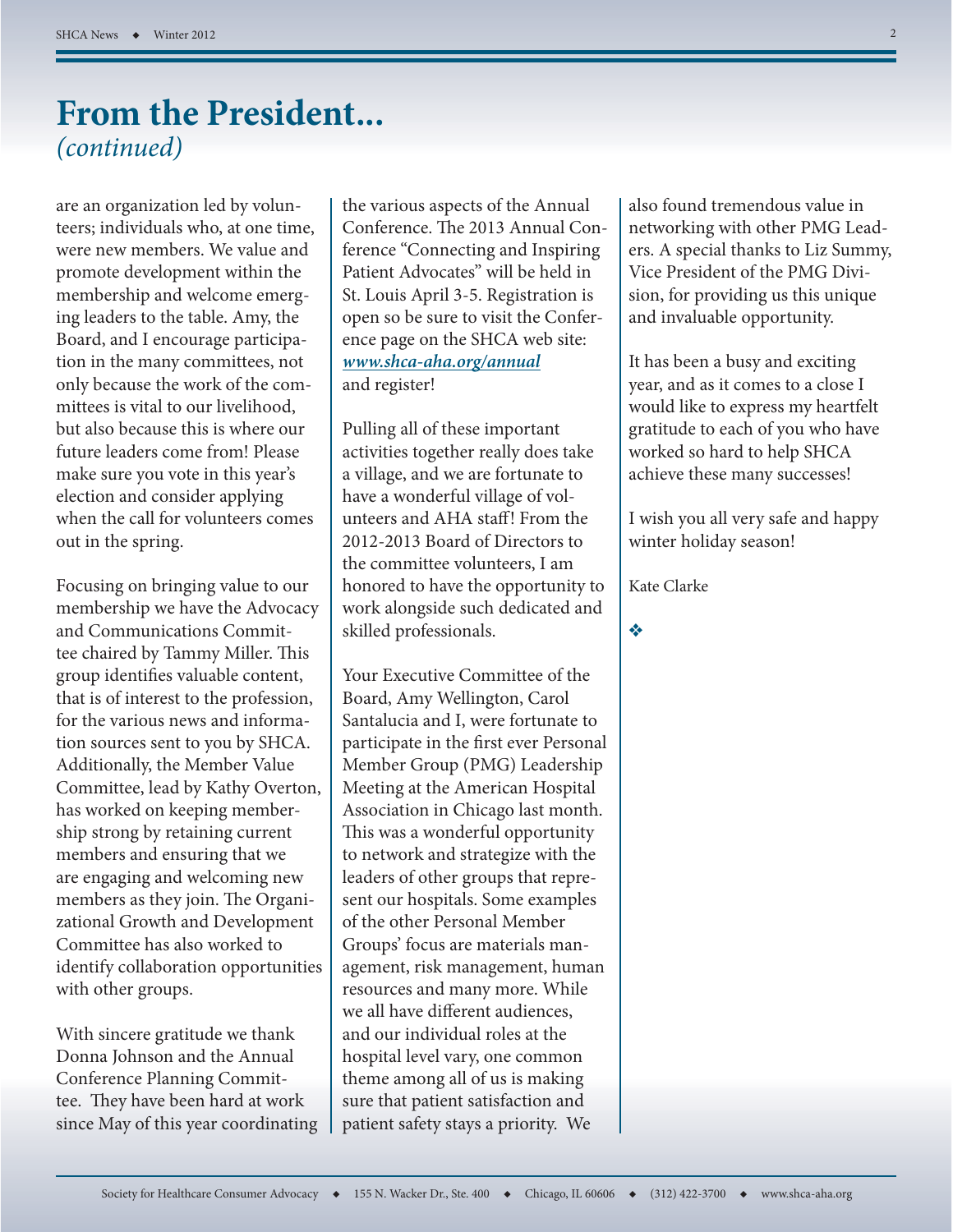# **Member Benefit Spotlight**



SHCA is excited to announce a LinkedIn group for our members. LinkedIn allows professionals to connect with each other to exchange knowledge, ideas, and opportunities. SHCA's LinkedIn group provides you with a new way to increase your network and provides another means to learn and share, that will ultimately help the patients you serve. Go to: *www.linkedin.com/groups/Society-Healthcare-Consumer-Advocacy-SHCA-4676776/about* to join the SHCA LinkedIn group.

Don't have a LinkedIn account? It only takes a few minutes to set one up and you will be connecting in no time. Visit *www.LinkedIn.com* to begin.

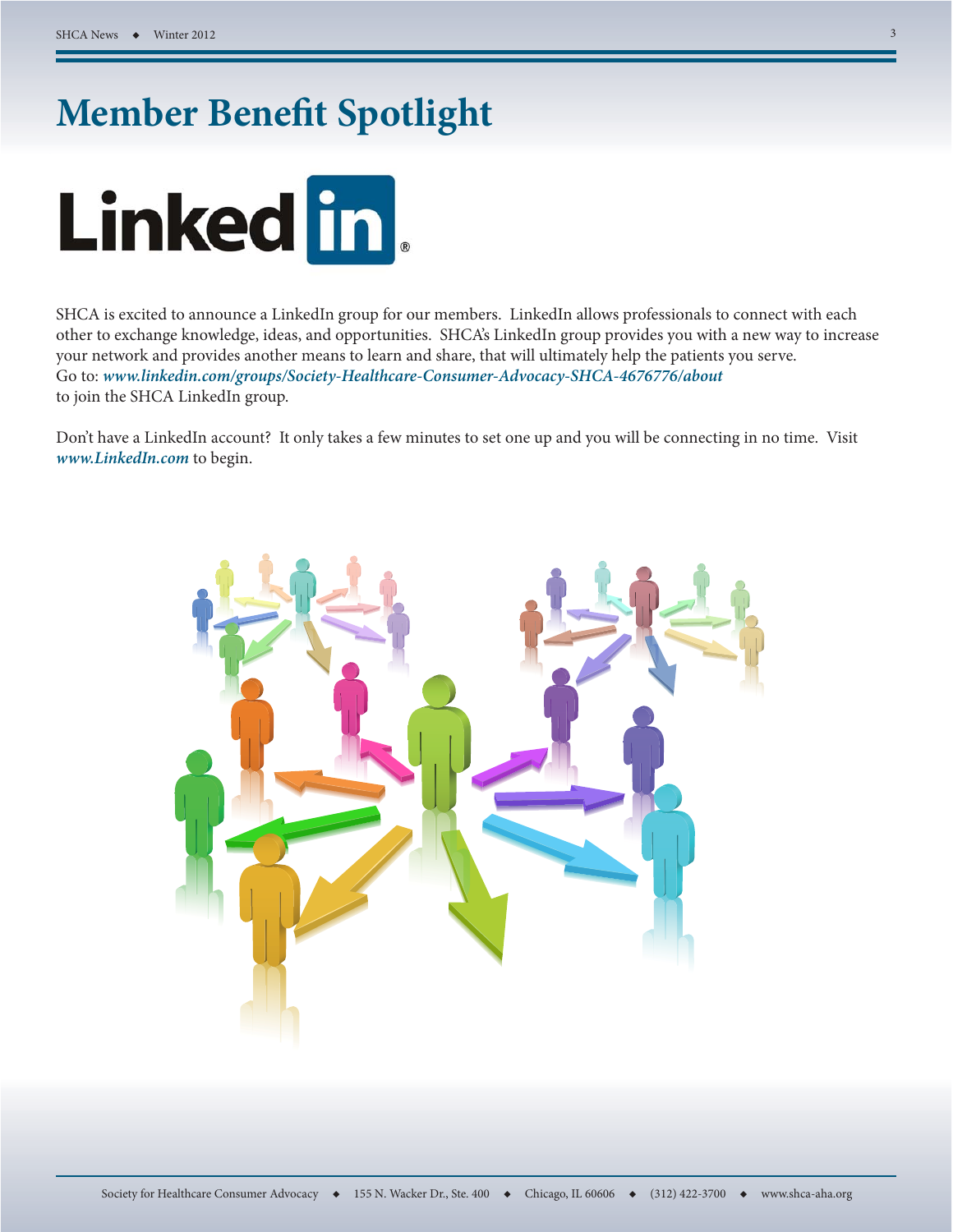## **SHCA Awards Program -** *Recipient Interview*

As the Awards Program opens for 2013 we wanted to take this opportunity to spotlight one of the many SHCA members who have already received an award. Kathy Stewart, the Director of Patient Relations at St. Mary's Medical Center in Evansville, IN, received an Achieved APEx award in 2005 and reached the Distinguished level in 2007. She was recently interviewed by Awards Chair Steve Cahoon.

#### **Tell us a little about yourself:**

I work at St. Mary's Medical Center, in Evansville, Indiana, which is a member of Ascension Health. I serve as a liaison between the patient/family and hospital to provide a channel through which the patient may identify unmet needs, voice concerns and seek solutions to specific problems. The hospital is a multi-specialty, Level 2 Trauma center, and Magnet designated by the ANCC. I created the program and have served in this role for 28 years.

#### **How long have you been a member of SHCA?**

I joined SHCA in 1984, then known as NSPR, the National Society for Patient Representatives. My first conference was in Tarpon Springs, FL. The national conferences are a must for me. Even after many years of attendance, I continue to gain new information, insights, and renewal. I could not do this job without the support from SHCA, its leadership, and its members.

#### **What prompted you to apply for an APEx award?**

Receiving APEx recognition is a validation of the work we do each day. When I reviewed the requirements, it seemed that I had met the criteria for the Achieved level so it was just a matter of taking the time to organize my responses for the application. This was the biggest challenge for me but now that the application process has been revised I think it will be much easier for applicants at all levels.

#### **When did you feel you were ready to apply for the Distinguished level?**

Receiving the Achieved level was motivating and inspired me to apply for the Distinguished level, which is the second of the three levels. As I work on projects and initiatives in my hospital now, I am mindful that the work may help me meet the criteria for the Fellow level.

#### **Can you explain what it means to have reached the Distinguished level?**

It creates a sense of internal satisfaction that comes from the hard work we do each day to serve others. I am honored that our profession recognizes our work.

**There is now a new APEx application process; are you considering applying for the Fellow award?**  Yes, I am working on the Fellow level application and am happy that the application process is now so streamlined!

#### **What advice do you have for someone considering applying for an APEx award?**

Go For It! Take time to read the criteria to make sure you meet all the requirements. Even if you don't meet them all yet, reviewing the criteria may help you plan future projects to benefit both your hospital and satisfy an APEx criteria. The award and recognition will validate and inspire you to continue doing the great work you do each day for patients and their families, physicians, and hospital staff.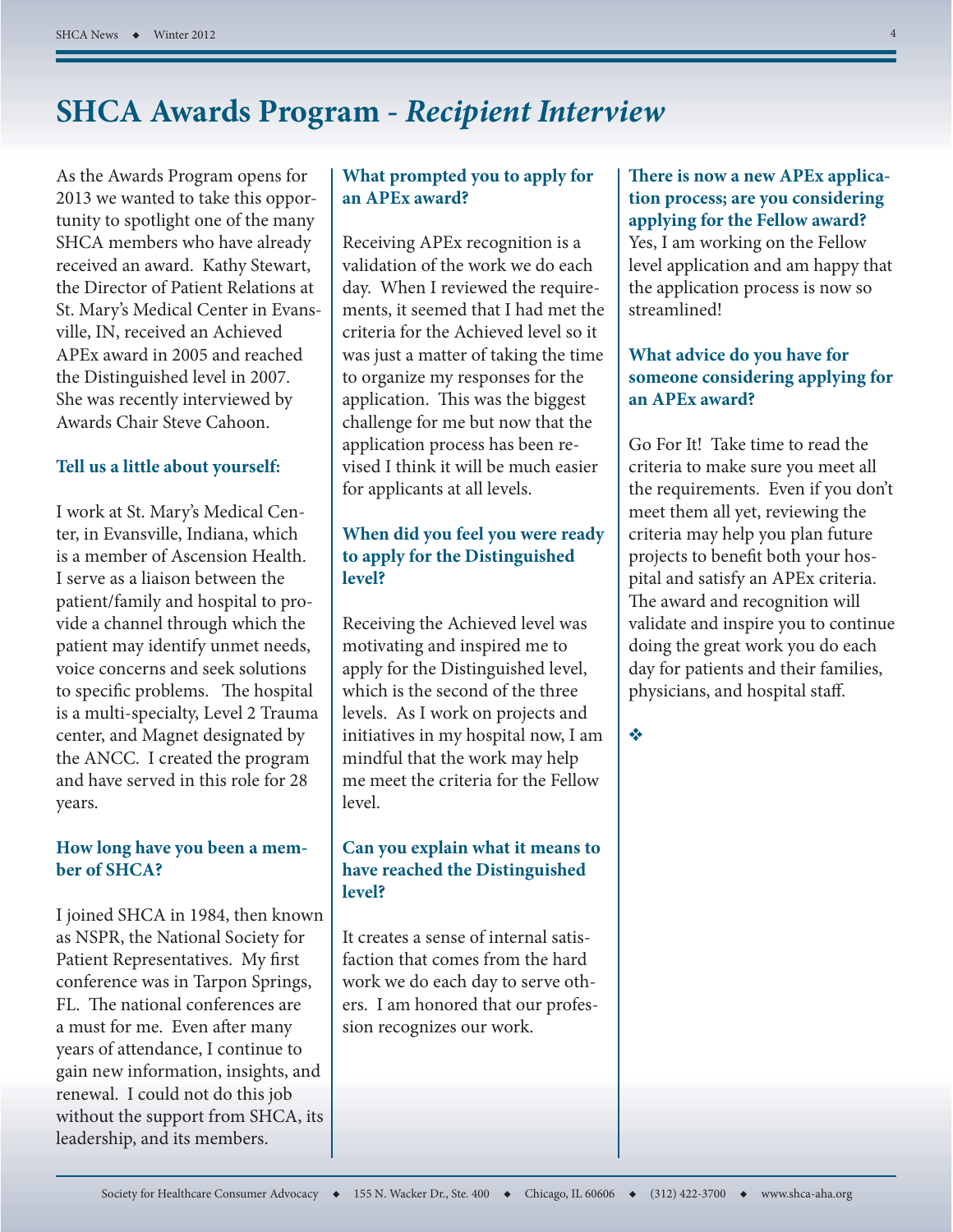## **Patient Navigation -** *Guiding the Way*

Among the many forms of patient advocacy is the ability to help patients make their way successfully through the healthcare system. For those of us who are passionate about making a difference in healthcare, it is important to be aware of an emerging field that does just that: patient navigation.

#### **What is Patient Navigation?**

First pioneered by Dr. Harold P. Freeman in 1990, patient navigation provides individualized assistance to patients, families, and caregivers to help overcome healthcare system barriers and facilitate timely access to quality medical care. Patient navigators act as the support hub for all aspects of a patient's movement through the healthcare system. The navigator is trained to anticipate, address, and overcome barriers to care and to guide patients through the healthcare system during a very difficult time. Examples of some frequently encountered barriers that may be eliminated through patient navigation include:

- Financial barriers (including uninsured and under insured)
- Communication barriers (such as lack of understanding, language/cultural)
- Medical system barriers (fragmented medical system, missed appointments, lost results)
- Psychological barriers (such as fear and distrust)

#### • Other barriers (such as transportation and need for child care)

These barriers may cause patients to miss appointments or delay their care until they are very sick. Navigators reduce these barriers by identifying patient needs and directing them to sources of emotional, financial, administrative, or cultural support. A navigator can be a:

- Lay individual who can coordinate needed healthcare services
- Trained healthcare professional (social worker, nurse)

A lay navigator can eliminate many of the previously mentioned barriers, but as treatment becomes more complex in terms of social or clinical services, a clinically trained navigator should step in. This approach is very cost-effective in that highly trained healthcare professionals are not spending time on work that can be handled by nonclinical staff members, such as a lay navigator.

#### **Pilot Program**

Navigation is not only the right thing to do – it's the smart thing to do. In 2011, The Center for Health Affairs, which provides services and resources aimed at enhancing Northeast Ohio's healthcare community, partnered with Accenture to develop the first ever navigation pilot program in Northeast Ohio.

The goal of the pilot program was to prove the business case in hospitals that navigators not only help the patients, but also help the bottom line.

The pilot followed three navigators at two local hospitals. These positions, jointly funded by Accenture and The Center, focused on diseasespecific and process improvement issues within each facility. With individual metrics having been determined based on each hospital's needs, the pilot drew conclusions by comparing data gathered during the navigation pilot to data gathered in the previous year when a navigator was not in place.

The preliminary results of the pilot program have indicated that the use of navigators increased revenue and provided greater efficiency for both pilot hospitals. For example, in one hospital, by helping facilitate the appointment calendar and supporting patients in a variety of ways, the navigator maximized the number of patients who came in for treatment. Through this, the hospital was able to recoup the cost of the navigator's salary in just two and a half months, after which the navigators work contributed solely to the bottom line of the organization.

#### **Enhancing the Patient Experience**

Patient navigation serves as a wonderful means to enhancing the patient experience. It is not limited to uninsured or underserved patients,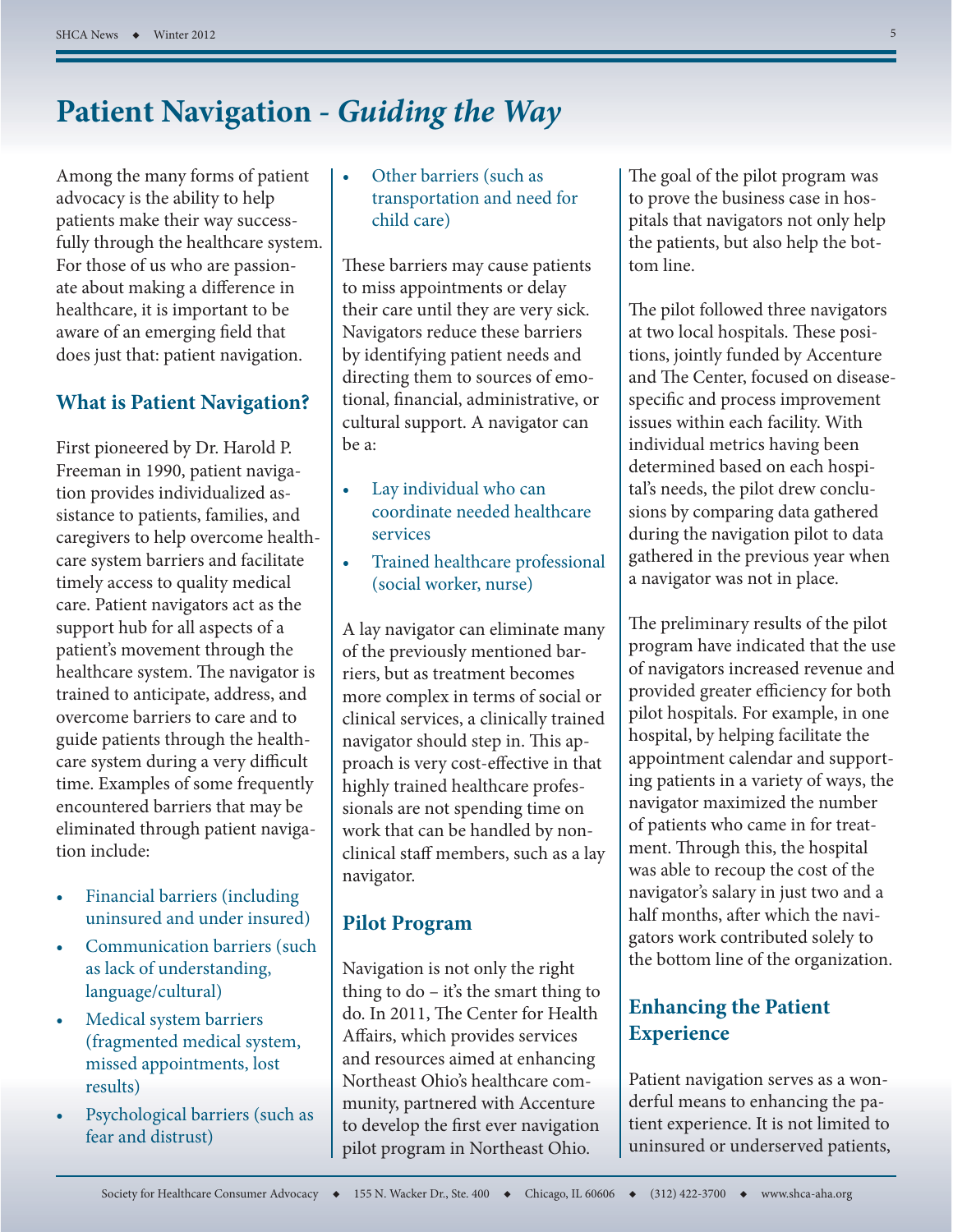## **Patient Navigation:** *Guiding the Way (continued)*

which was its original purpose when Dr. Freeman developed the concept in 1990. As patient care is so often delivered in a fragmented manner, particularly related to those with chronic diseases, patient navigation can create a seamless flow for all patients as they journey through the healthcare continuum. Patient navigators are the experts who help patients experience the best of our healthcare system by developing key relationship to personally help them navigate it successfully.

#### **Conclusion**

Since its origin in Harlem over two decades ago, patient navigation has rapidly expanded to become a nationally recognized healthcare service delivery model. In fact, the American College of Surgeons Commission on Cancer has mandated navigation services for all accredited institutions by 2015. In addition, the Affordable Care Act includes patient navigation requirements.

So, as our healthcare system continues to become more and more complex, we can advocate for patient navigation services and virtually integrate a fragmented healthcare system for individual patients and their families.

*Carol Santalucia, MBA SHCA President-Elect Vice President CHAMPS Patient Experience*

## **The 2013 Healthcare Equality Index**

As lesbian, gay, bisexual, and transgender (LGBT) Americans have become more visible, hospitals have begun to explore the particular challenges faced by this long overlooked group of patients. Thanks to a 2011 Joint Commission standard requiring hospital nondiscrimination policies to protect LGBT patients, as well as new CMS Conditions of Participation calling for equal visitation for LGBT patients, LGBT patient-centered care is receiving much attention.

A unique resource for hospitals interested in assessing themselves vis-à-vis best practices in LGBT care is the LGBT Healthcare Equality Index, a free online survey administered by the Human Rights Campaign Foundation. Participating hospitals receive comprehensive information and resources, a customized needs assessment, free online training for staff, and the opportunity to be publicly recognized for their commitment to optimal LGBT care. For more information

about the Index, open now through February 15, visit *www.hrc.org/hei*.

*Shane Snowdon Director, Health & Aging Program Human Rights Campaign Foundation*

❖

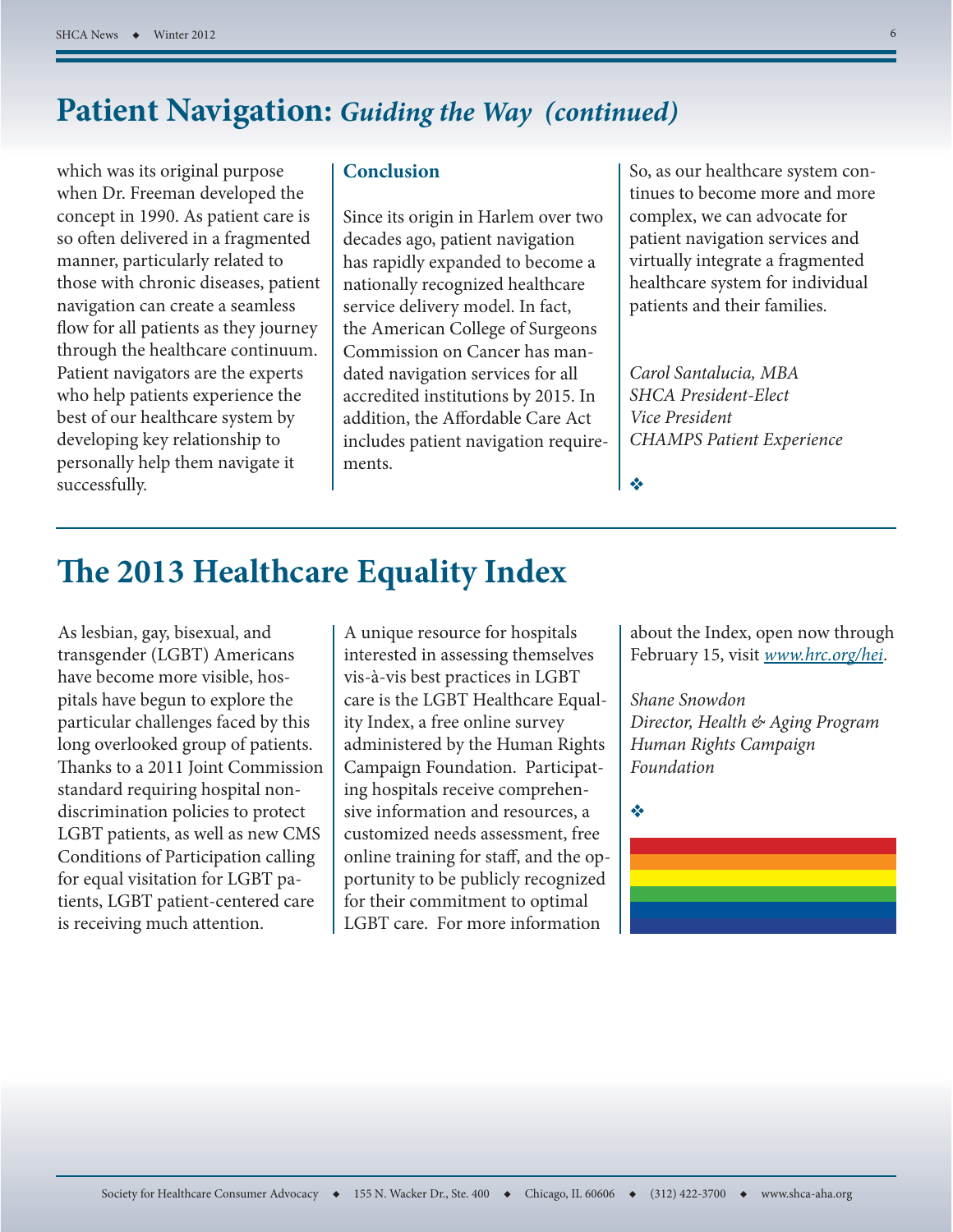# $SHC$  2013 ANNUAL CONFERENCE ST LOUIS **Connecting & Inspiring Patient Advocates APRIL 3-5**

#### **Registration is now open for our 2013 Annual Conference!**  www.shca-aha.org/annual

Attendees at this key event for patient advocates will enjoy exceptional education sessions, excellent networking opportunities and exposure to key industry vendors.

Whether you are new to the patient advocacy field, or a seasoned veteran, this is a must attend event for those that advocate to improve the patient experience. Plan NOW to attend the 2013 Annual Conference on April 3-5 in St. Louis, MO.

#### **CONFERENCE AT-A-GLANCE**

Date: Wednesday April 3 to Friday, April 5, 2013 Location: Renaissance Grand Hotel, St. Louis, MO (rooms in the SHCA block are just \$119 per night plus tax)

#### **REGISTRATION FEES**

- \$575 member, early bird rate *(before 2/15/13)*
- \$725\* nonmember, early bird rate *(before 2/15/13)*
- \$575 government rate *(no expiration)*
- \$650 member regular rate *(after 2/16/13)*
- \$800\* nonmember regular rate *(after 2/16/13)*

*\* The Nonmember rate includes a one-year individual SHCA membership.*

**Student Rate NEW!** — Students who show proof of status can register for the conference for just \$425 early bird or \$525 regular.

**SPECIAL OFFER!** The first 50 early bird registrants to the conference will receive one complimentary registration (\$79 value) to SHCA's first ever hot topics webinar, taking place in February, 2013. Register today before this offer runs out!

Visit www.shca-aha.org/Annual for more information or visit www.shca-aha.org/shca-aha/events/regconf.html to register.

THE HILL OF THE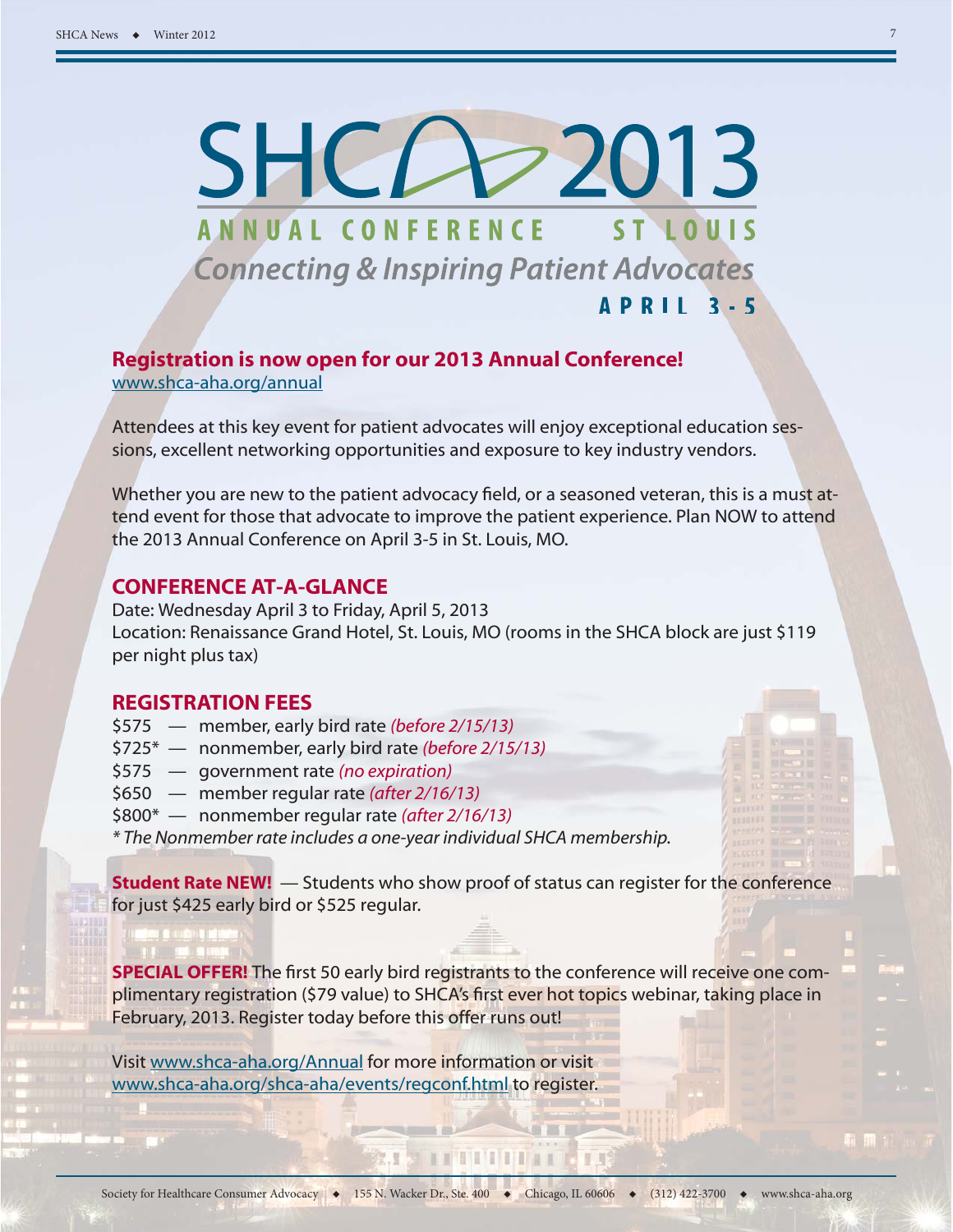#### **ATTENTION EXHIBITORS AND SPONSORS**

The SHCA Annual Conference is the cornerstone event for the Society and attendees rely on the exhibit hall to learn about vendors who can help them improve the patient experience on a daily basis. Meet face to face with over 200 attendees in the patient advocacy field by exhibiting or sponsoring.

Excellent opportunities are still available, so access the prospectus at www.shca-aha.org/shca-aha/media/onsite\_conf.html.

## **Member to Member:** *Attending the 2013 SHCA Conference*

Whether you are a new or seasoned Patient Advocate you may ask yourself "what can the SHCA conference do for me?". As a fellow member, I can tell you that it is one of the most informative, interactive and educational conferences I have ever attended.

As a new Patient Advocate to the field, with less than four months in my role when I attended my first SHCA conference, I was absolutely amazed by all that the conference has to offer its members. From the social events, to the education pieces, to the new friendships formed, it was a wonderful experience. Being able to learn so much and come away from the event with at least one new skill or resource that you can

apply to your job immediately is priceless. For me personally, I learned a lot about CMS Standards, letter writing, and many other procedures that helped me change some of my own hospital's policies and processes.

It's a great opportunity to network and bounce ideas off of other advocates and find out what they are doing in their organizations that may benefit you. There is also a SHCA bookstore which had some great publications related to various aspects of patient advocacy. And if you are a nurse or a social worker in this field, you even have the opportunity for CEU's to be applied for attending the conference.

SHCA's 2013 Annual conference will be held April 3-5 in St. Louis, MO. More information can be found in this newsletter or by visiting: *www.shca-aha.org/annual* 

Don't miss this excellent opportunity to grow your professional knowledge and personal network. I'll see you there!

*Shaunda Coleman Patient Advocate Liberty Hospital, MO*

❖

**TE AT THE THE REAL PROPERTY AND IN**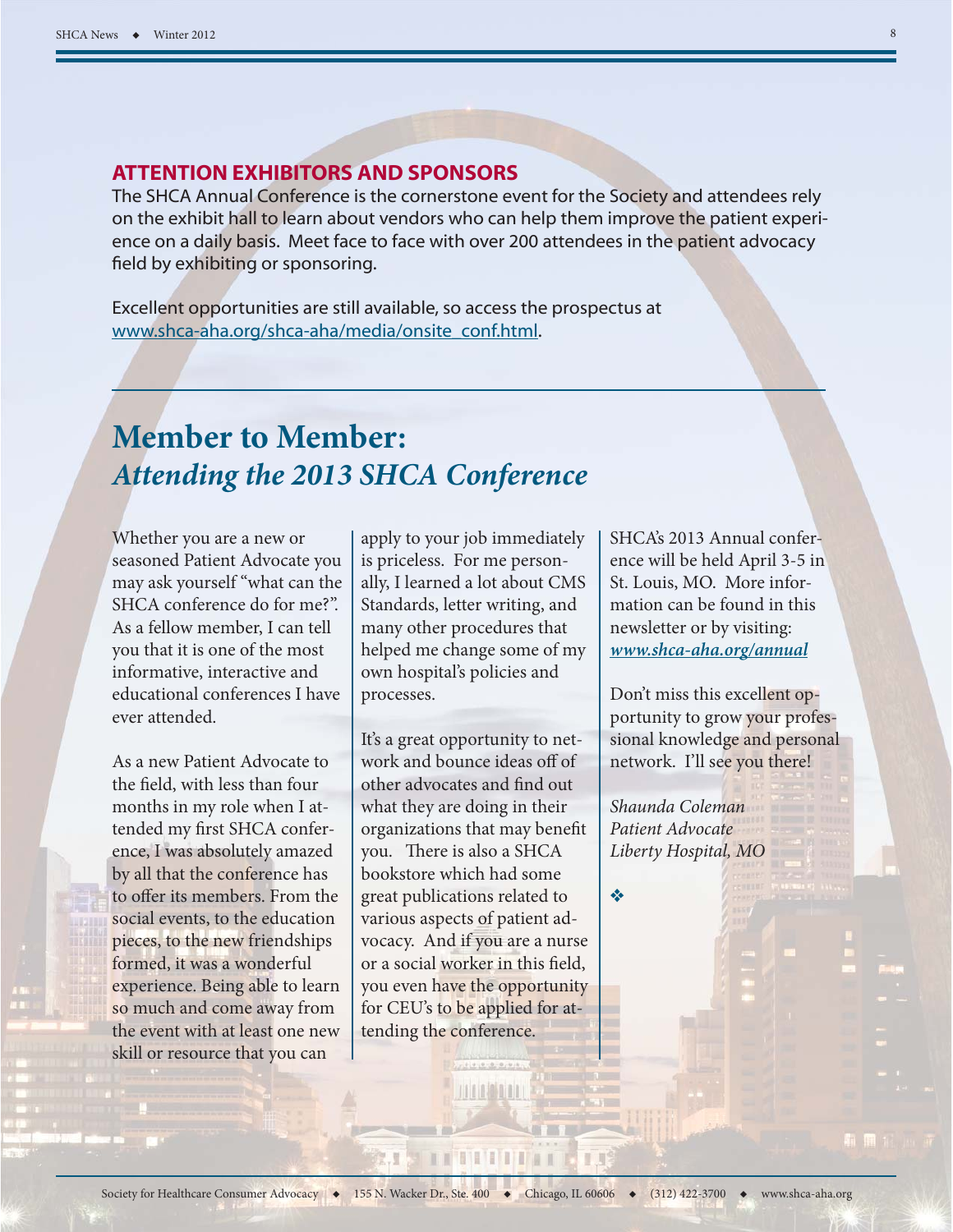## **Patient Advocacy - A View from the Outside**

When I started working for SHCA in July of this year I was excited, but also nervous. I came from a real estate association and didn't even know there were patient advocates in hospitals until I began researching for my interview at the American Hospital Association. How would I be able to serve my new members properly? What do they deal with on a day to day basis? What does day to day even look like for a patient advocate?

To help me answer these questions I asked our current President, Kate Clarke, if I could shadow her for a day to get a real sense of what patient advocacy is all about.

it wasn't quite like that it became clear, pretty quickly, that our members are busy people who have to turn on a dime to take care of yet another patient issue.

#### **No two patient advocate roles are the same**

I had a lot of questions for Kate about a patient advocate's day to day responsibilities and tasks and I learned very quickly that there is no "one size fits all" when it comes to our members. The core of the job is obviously the same but there seems to be myriad differences between one advocate and another. Area of responsibility and staff size

Patient advocates need to communicate well with a wide range of constituents in order for the patient to have the best possible experience.

She graciously agreed and I recently spent a day at Cadence Health in Winfield, IL. It was a wonderful experience and I am so grateful that Kate allowed me to get this insider's view. I learned a lot but wanted to share some of what I took away from the day.

#### **Working at a hospital isn't like Grey's Anatomy**

OK, so I didn't expect McDreamy to greet me at the door (although it would have made my day even better!) but part of me envisioned us moving quickly from one patient complaint emergency to the next with no time to spare. And while

are good examples. Some advocates manage the interpreter services or volunteer services at their hospital while others focus solely on advocacy. Many advocates are one person departments while others are part of a team of people all focused on the same role. The one thing that became very clear to me early on though is that no matter what their set up is, each one of our members is passionate about what they do.

#### **Communication is key**

I was struck by what an important role effective communication played during my day at Cadence. From dealing with an irate patient who felt they were mistreated during their stay to educating nurses about how the impact of communication with patients affects a patient's level of comfort, and ultimately their overall satisfaction. Patient advocates have to communicate well, with a wide range of constituents, in order for the patient to have the best possible experience.

#### **Patient advocates and SHCA staff share some things in common**

While we clearly work in very different settings we both want to serve our customers to the best of our ability. We are always looking for new ways to improve our customer's experience with our organization. And we all have to deal with frustrations caused by technology!

While I still have a lot to learn, I definitely have a better understanding of what you, the member, goes through on a day-to-day basis, which will ultimately help me do my job better. If you would like to contact me directly I would love to hear from your with comments, suggestions or questions. Please feel free to drop me an email at lurban@ aha.org.

*Liz Urban Program Manager – Society for Healthcare Consumer Advocacy*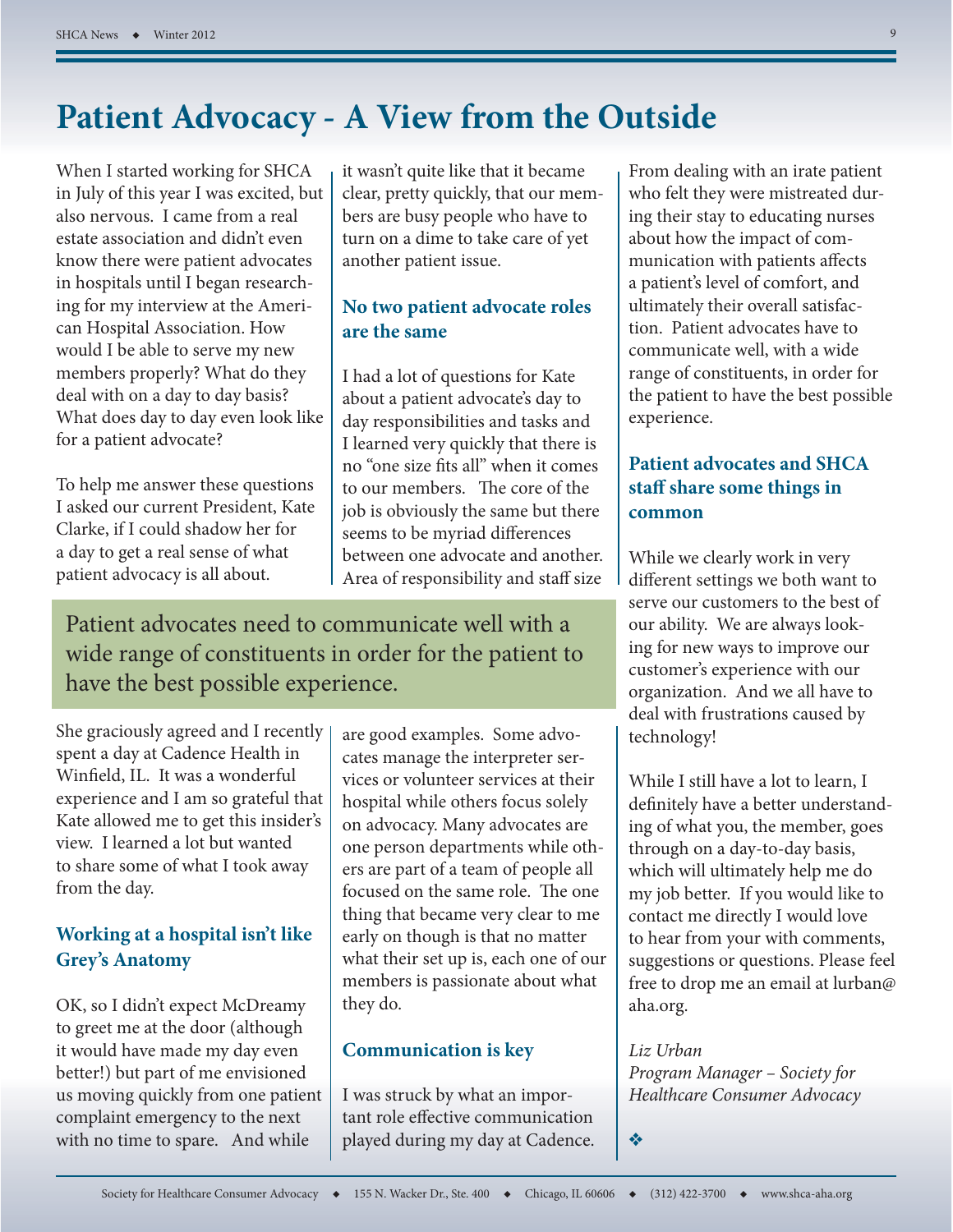## **SHCA Education Update**





SHCA is pleased to announce the dates for our Domains of Practice certificate program for 2013. This curriculum serves as the "Essentials" for effective healthcare patient advocacy, so whether you are new to the profession or looking for education on a specific area of patient advocacy, the Domains have what you need. The modules are presented in a webinar format and members receive discounted pricing. You can either purchase each module individually or select the season pass for even greater savings.

| SHCA 2013 Domains of Practice Module                     | Webinar Date (all 2013) |
|----------------------------------------------------------|-------------------------|
| Module 1: Patient Advocacy                               | January 16              |
| Module 2: Healthcare Management - Leadership             | February 13             |
| Module 3: Healthcare Management - Administration         | March 13                |
| Module 4: Business Communication                         | April 17                |
| Module 5: Interpersonal Communication                    | May 15                  |
| Module 6: Conflict and Conflict Resolution               | June 19                 |
| Module 7: Grievance and Complaint Management             | July 17                 |
| Module 8: Crisis Planning and Crisis Communication       | August 14               |
| Module 9: Qualitative Research Methods & Data Analysis   | September 11            |
| Module 10: Quantitative Research Methods & Data Analysis | October 16              |
| Module 11: Data Management                               | November 13             |
| Module 12: Customer Service and Customer Excellence      | December 11             |

For more information, and to register, visit the education section of the SHCA website: *www.shca-aha.org/shca-aha/education/competency/9domains\_curriculum.html#mod\_fees* 

#### **Leaders Learn from Leaders - SHCA 2013 Call for Domains Faculty is now open**

SHCA is seeking faculty with excellent teaching abilities to help us shape the future of patient advocacy through high quality instruction. We have a number of faculty positions open for the 2013 Domains of Practice curriculum, so consider applying today. Visit *www.surveymonkey.com/s/ZM96LBW* for more information.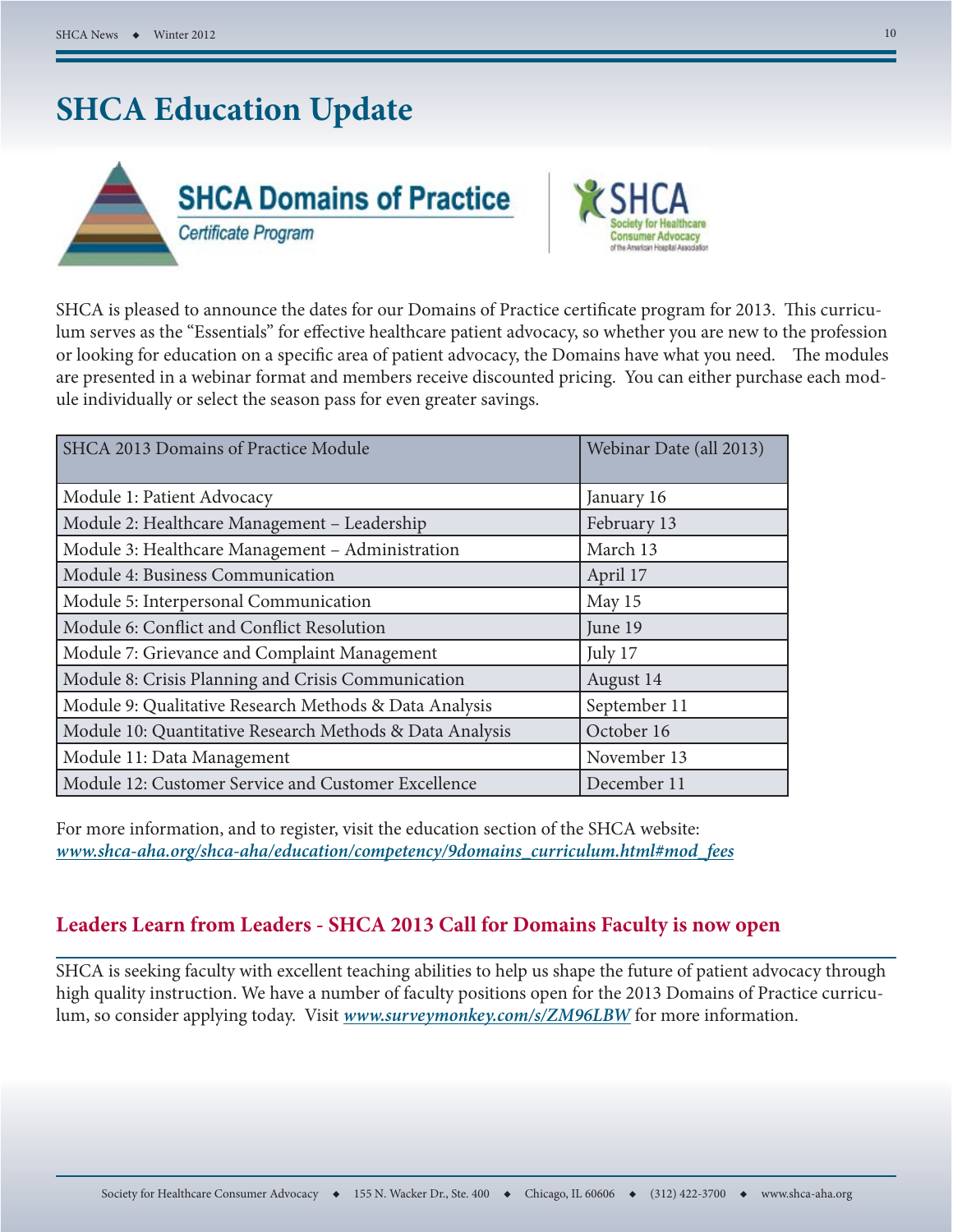## **SHCA Education Update** *(continued...)*

#### **SHCA Hot Topic Webinars - New for 2013!**

In an effort to increase our member benefits and provide timely educational opportunities to our members SHCA will be launching a brand new webinar series in 2013. Hot topic webinars will be held quarterly and will cover pressing issues in patient advocacy and the healthcare field.

The first webinar, scheduled for February 20, will focus on complaints and grievances and will feature a live Q&A session for attendees. The session will be available for purchase after the live webinar for those unable to participate on the day.

Members can purchase each webinar separately for just \$79 or select the bundle of all four programs for \$199, which is a savings of nearly 40%! The webinar format is a convenient and affordable way for you and your colleagues to continue your education. Just pay one fee, provide one computer and speaker phone, and invite as many people to listen and watch as you wish!

#### **Sign up for the February Hot Topic webinar at: http://tinyurl.com/dygq2kf**

**Purchase the Hot Topic bundle at: http://tinyurl.com/cmscsmy**

#### **New Complaints and Grievances Publication Coming Soon!**

SHCA's Publications Committee is in the final stages of developing a brand new educational resource. This resource, entitled A Patient-Centered Approach to Handling Complaints and Grievances has been designed as a handy go-to resource for patient advocates, and others in healthcare organizations, anticipate, meet, and even exceed the expectations of patients receiving care.

The publication is a quick reference to the Centers for Medicare and Medicaid Services (CMS) regulations regarding the complaint and grievance management process and includes background on the creation and evolution of the CMS regulations, the intent of the guidelines, and examples of policies to assist in managing grievances and complaints more effectively in one's organization. Stay tuned as more information will be available in early January.